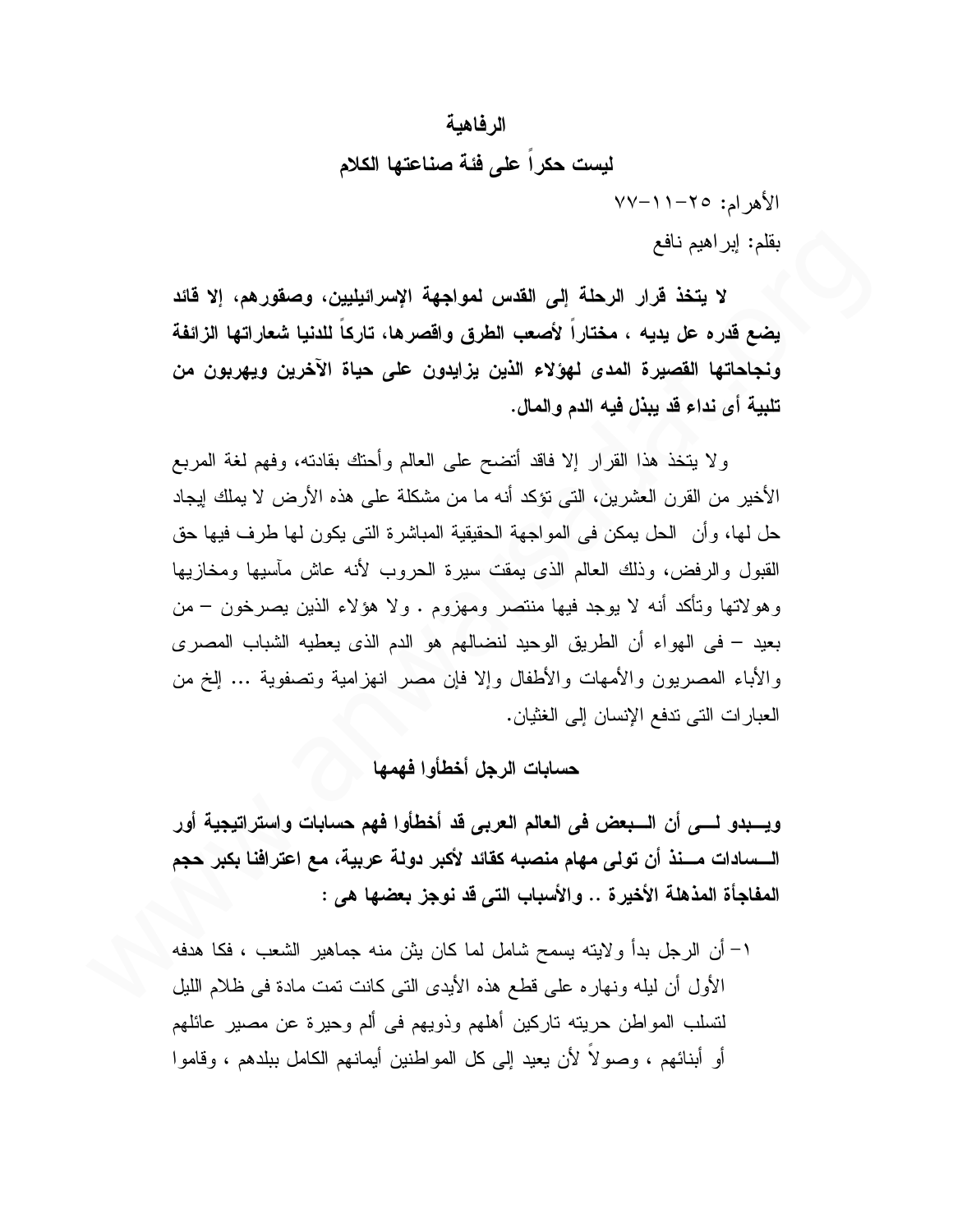عندئذ أنه أراد تحقيق بعض الانتصار ات الداخلية ، انشغل في قضية احتلال الأرض المصرية والأراضي العربية والقضية الفلسطينية.

- ٢- أزاح بعد ذلك عن طريق المواطنين هذه المجموعات التي تذكرت لحرية المواطن وأمنه ، واعتقدت أنها قد سيطرت على مقادير حكم هذه الدولة العظيمة ، فأطاح بها في ساعات قليلة معتمدا في ذلك على جماهير الشعب التي كانت نتمنى الخلاص منها.
- ٣– أن الرجل هو يسابق الزمن في ايجاد نوع م الاستقرار الداخلي المنشود كان يرتب للمعركة ويعد حساباتها ، وواجه خلال فترة الأعداد للحرب أقاويل وإشاعات وسخافات لا يمكن للحق أن يتحملها إنسان ، **ومع ذلك فاجأنا بقرار** المعركة وأذهلنا وأذهل العدو والعالم بالأداء العظيم للقوات المصرية الذى لابد أن يكون وراءه تدريب شاق متوصل.
- ٤– دخل سلاح البنرول العرببي بعد بداية المعركة العظمية بعد أن ذهل كما قلنا الجميع بالعبور المتمكن للفتاة وانهيار خط بارليف في ساعات ، وجاءت بعد ذلك قرارات زيادة أسعار البترول ، وبدأت عندئذ مناقشة قيمة اشتراك فيها بعض المسئولين في الدول العربية عما إذا كان انتصار أكتوبر هو الذي أدى إلى زيادة أسعار البترول هي مرحلة طبيعية لمراحل ارتفاع الأسعار، وفي اعتقادي أن الذين أثاروا هذه القضية عندئذ كانوا يريدون القول بأنه لا فضل للمعركة في هذه الثروات في البداية حتى لا ينادى أحد بنصيب ثابت فيها .. و لېکن ..

## لا تطلبون من أحد شيئاً

٥– زمن البداية – وللحق أيضـاً – كان الرجل يقول دائماً لمعاونيه " لا تطلبوا من أحد شيئًا ، فإننا لا نستجدي". وعندما نتقدم أي دولة عربية بأي مبلغ من المال ، كان يخرج على الشعب ليعلنها ويشكر الذين قدموها مرات ومرات ، وفي اعتقادى أنه كان لا يرد أن يريد أن تطلب مصر المساعدات إيماناً منه أن الأشــــقاء العـــــرب بـعلمـــــون تماما مدى ما تـحمله الشعب المصـري من دم ومال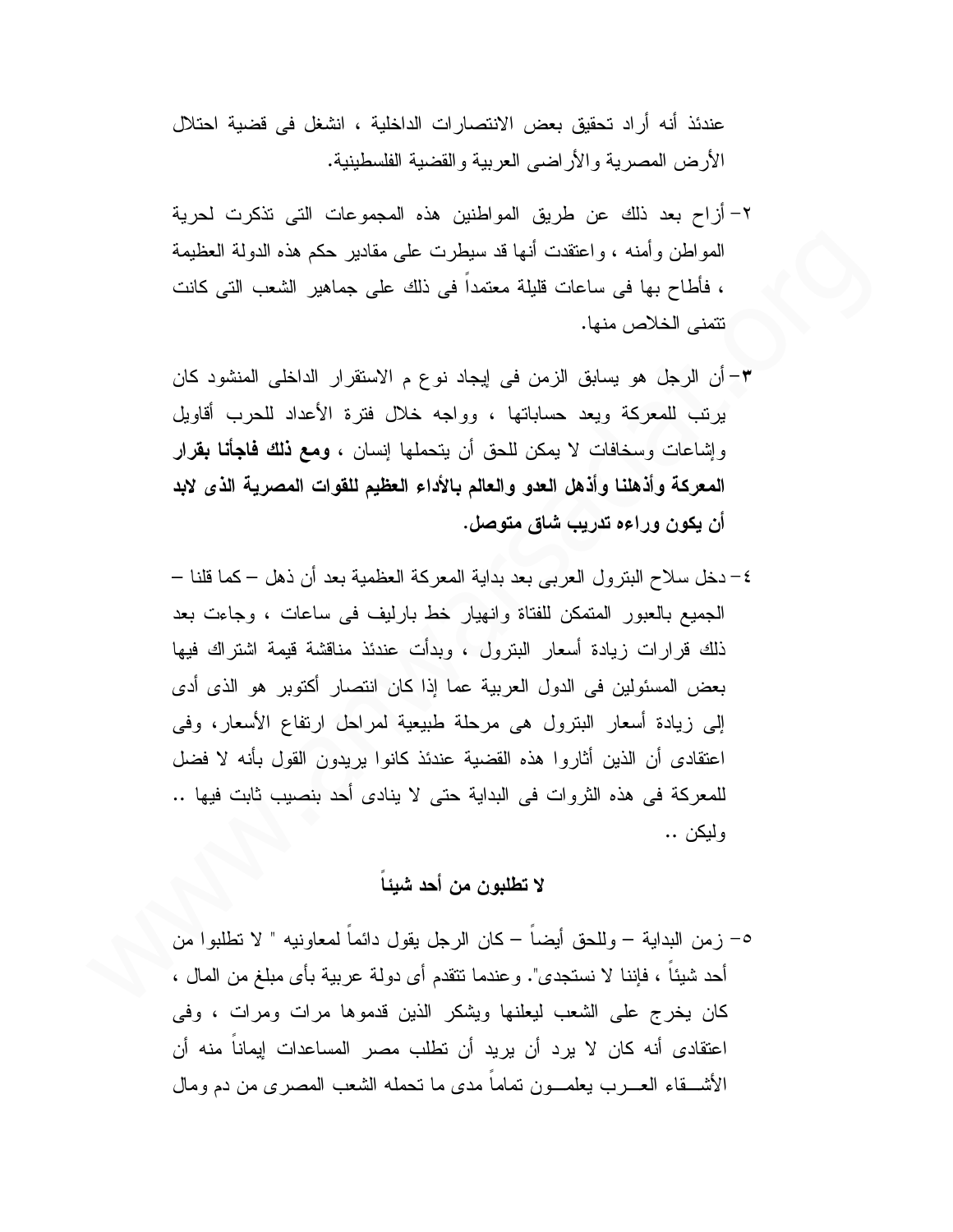وتسضحيات علــــى مدى ٣٠ عاماً ، ويعلمون أيضاً ما ترتب على المعركة من ضـــــــــــرورة استعاضة الأسلحة التي فقدت في الـحرب ثم إعادة تعمير المدن التي دمــــــر بـعـــضـها بـالكامل كمدينـة السويس وإعادة الاقتصـاد القومـى المصر ى إلـى حالته الطبيعية بعد أن فرغت خزائن المال على الحروب المتتالية.

#### القضييسية القوميسية

٦– لا ننكر أن بعض الدول العربية قدمت مشكورة عندئذ بعض الأموال التي ساعدت على سد ثغر ة من ثغر ات ضعف الاقتصاد القومي في أعو لم ٧٤ ، ٧٥ ، ٧٦ ، ولكن كانت كلها بالقدر الذي بطفئ ظمأ هذا الاقتصاد فقط.

٧– ومع ذلك طلب الرجل أيضا الاعتماد على الذات المصرية والجهد المصرى في البناء والنعمير في نصحيح المسار الاقتصادي والاجتماعي.

وقــد كـــنت مـــن بين الذين كتبوا يوم ١٩ يناير بعد أحداث الشغب أنه "لا إنقاذ للاقتصاد المصر ى إلا بالأيدى المصر ى" ، ولم أذكر بومئذ ولو تلميحاً أن كلمة عتاب للدول العربية الغنبي أيماناً منا بالقدر ة المصرية والكر امة المصرية والقوة المـــصرية التي لابد لها أن تتحقق في يوم من الأيام ، والغريب أن أكثر الدول نشنجا هذه الأيام دولة لم نقدم نضحيات بشرية أو مالية ، ودولة أخرى من دول المسو اجهة استفادت إفادة كبرى بعد المعركة فاستعاضت كل ما فقدته من سلاح فــــى معـــــركة أكتوبر من الاتحاد السوفيتي وحصلت على كل دعم حصلت عليه مصىر بنفس النسبة والقيمة رغم اختلاف الأعباء وتوزيعها. ١

### لا نرید منحا بل قروضا

٨- وأخيـــراً أعلـــن الــــرجل بكل قوة إننا لا نريد أي منحه أو أي استجداء "**نريد فقط** قروضــــاً تــــساعد في دفع عملية التنمية وإصلاح المسار الاقتصادي المصري وصــــولاً لأن يقف هذا الاقتصاد على قدميه وسدد عن طريق عوائد كل الأموال التسى افترضناها" وبعد مفاوضات طويلة مضنية قدمت دول الخليج قرضاً بمبلغ ٢ مليار دو لار بقى منها ٦٥٠ مليون دو لار كان من المفروض أن تحصل عليها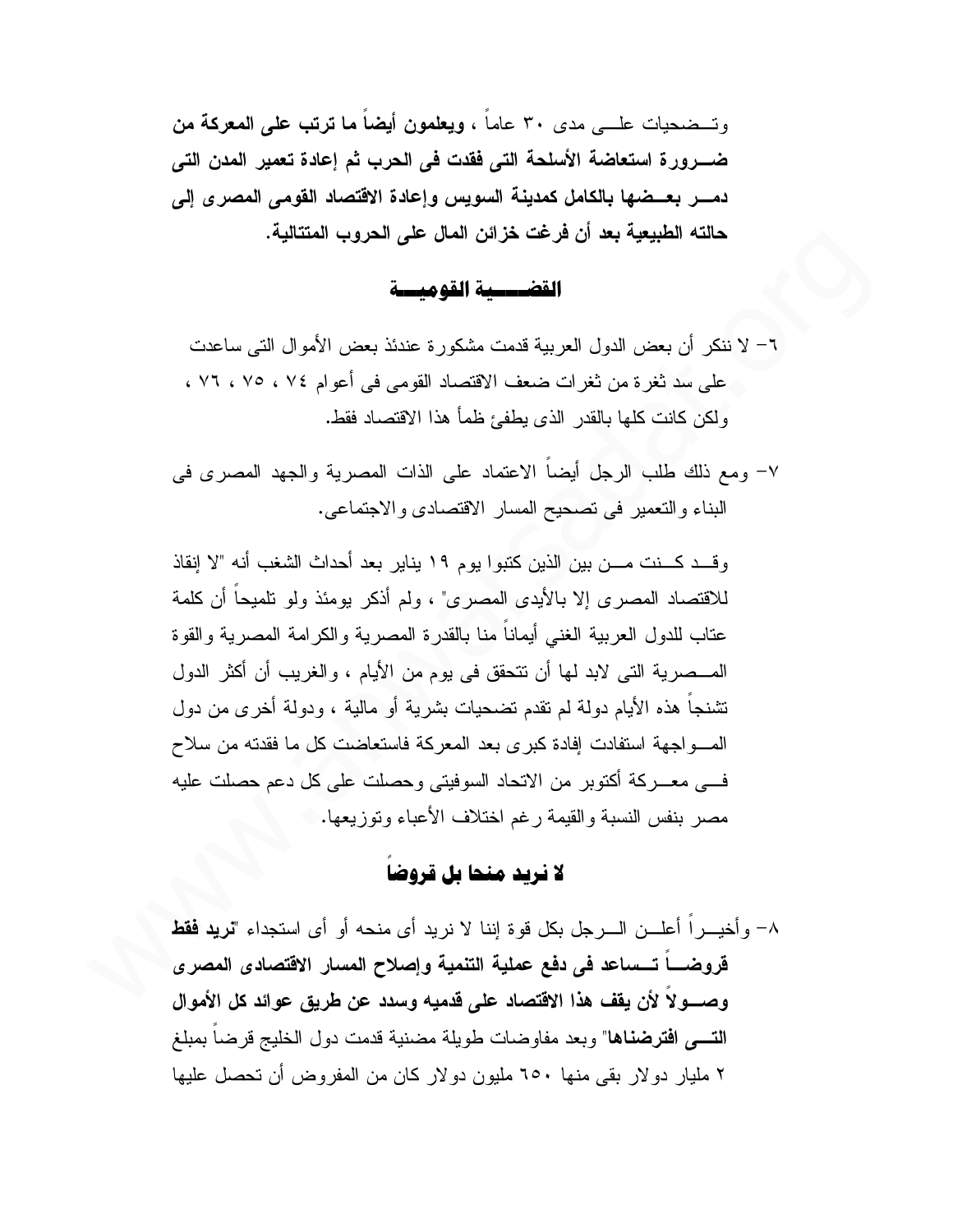مــصر نـهاية هذا العام ووضعت الشروط نلو الشروط علـى طريقة استخدام هذه المـــبالـغ . وكان من أهمها أن يقوم صندوق النقد الدولـي وبعض البنوك الأجنبية علــــي مراقبة عمليات الصرف التي تقوم بـها مصر ، وكان علـي مصر أن تقبل هذه الشروط لأنها جادة كل الجد في تصحيح مراكزها المالي والاقتصادي وليس هناك ما نريد إخفاءه على أحد.

أيضا مراكز قوة اقتصادي

- ٩– أن الــــذين يقولون أن السادات ذهب إلى القدس إنقاذا لاقتصاد بلاده المريض يقعون في خطأ جسيم :
- أو لاً : أن هذا العام بالذات يعتبر عام انتصار اقتصادي لمصر ، إذا نؤكد الأرقام المعدنــــية لمهـــذا العــــام نحسنا في المركز المالي والاقتصادي في جميع الجهات ، يفضل المعونات والمساعدات التي حصل عليها السادات نفسه مـــن أمريكا والدول الأوروبي والدول العربية والهيئات الدولية ، ولمهذا نقـول أن عــام ٧٧ هو نقطة تحول في الاقتصادي في جميع الجهات ، بفضل المعونات والمساعدات التي حصل عليها السادات نفسه من أمريكا و السدول الأوربية والدول العربية والهيئات الدولية ، ولهذا نقول أن عام ٧٧ هو نقطة تحول في الاقتصاد المصرى مني أسس اقتصادية سليمة.
- ثانـــباً : أن الر ئيس السادات قد طلب أن تو فر الميز انية الجديدة التي تعر ض بعد أبسام علسي مجلس الشعب المصرى جميع الأموال التبي تحتاجها القوات المـــسلحة المـــصرية ، وفـــي ذلك فإن الرئيس السادات يعلم أن الإنفاق العــسكر ي سيــستمر ســـواء تمت لتسوية السلمية أم لم نتم لأن القوات المــــسلحة لابــــد أن نكــــون دائمـــــاً علـــــى استعداد لـحماية الأمن القومـى الاقتـــصـادي القومــــي فــــي حالـة السلم والـحرب، وفي الوقت نفسه فإن الميـــز انية الـجديدة تخصص ٢٢٠٠ ملين جنيه لمشر و عات النتمية ، فهو دائمــــاً بــــؤمن أن المعـــــركـة والتتمية لابد أن يسيرا جنباً إلى جانب فهما يكملان لبعضها في جميع الظروف.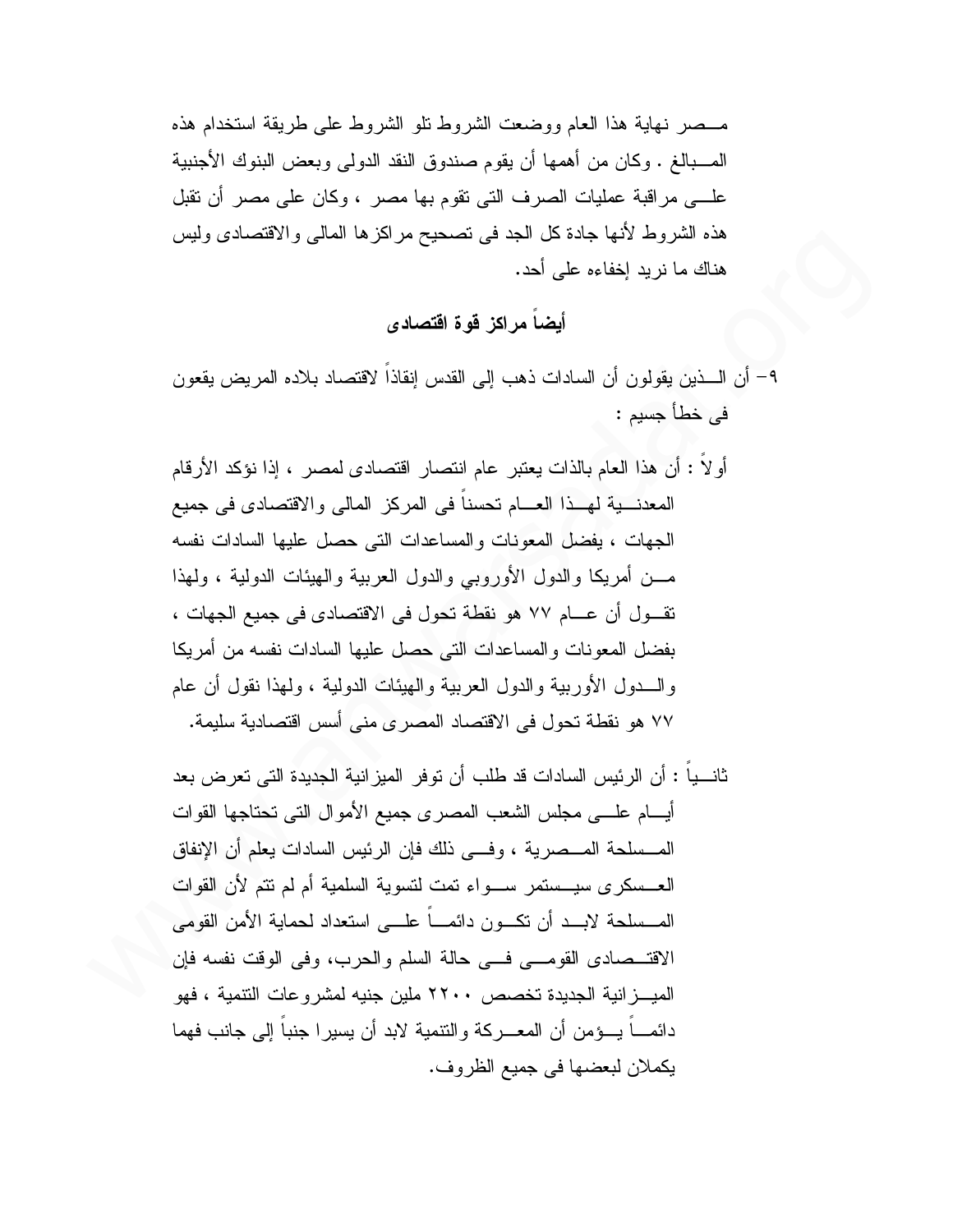ثالـــتاً : أن كل المؤثر ات تؤكد حقيقة أن الاقتصاد المصر ي أقو ي من الاقتصاد الإسرائيلي نفسه وإذا وقعت المعونات مثلاً عن مصر فإن هذا الاقتصاد بمكن أن يسير بمقوماته الأساسية كالصناعة والزراعة والسياحة .. الخ . وذلك يعكس الاقتصاد الإسرائيلي ، فالاقتصاد المريض إذن هو الاقتصاد الإســـرائيلي، فالاقتـــصاد المــــريض إذن هو الاقتصاد الإسرائيلي وكنا بطبـــبعة الحال نسمع كل بوم عن تخفيض جديد للبرة الإسرائيلية وإلغاء الدعم عندهم والتضخم الذي وصلت نسبته إلى ٤٠% ورفع الأسعار للحد من الاستهلاك وامتصاص القوة الشرائية.

اِذِنِ : أنسورِ السساداتِ قد ذهب إلى القدس من مركزٍ قوة اقتصادى إلى جانب مركز القوة السياسي والعسكري.

#### قرار حضـــــارى

• ١- لا ننكر بطبيعة الحال أن تمام التسوية السلمية سيؤثر تأثير اً مباشر اً على الاقتصاد المـــصري. صــــحيح أننــــى اختلف مع البعض الذي يقول أن الاتفاق العسكري يسنخفض انخفاضساً كبيراً تبعاً لذلك لأننى قلت أن الإنفاق العسكرى ضرورى لحمايــــة الأمن والاقتصـاد .. ولكنبي انفق معهم في أن ترتيب الدولة الحرب غير تــــرتيب الدولـــــة للمــــسلم .. كما أن السلم يساعد على اجتذاب رءوس الأموال الأجنبـــية وتـــنجح سياســــة الانفتاح الاقتصادى إنجاحاً تاماً بعد التأكد من عودة السسلام واستقراره فسي المسنطقة بالإضافة إلى أن الضغوط الصهيونية على المر اكز المالية الدولية ستخف حدتها.

لجميع هذه الأسباب قلنا أن الرجل جد شجاع ولذلك قلنا أنه رجل حضاري. ونضيف أنه أيضاً إنسان.

أنه يختار بعد هذه الحسابات الطويلة المرهقة خير شعبه أولاً .. ويحافظ على أولاده السضابط والجسنود .. ومن حقهم عليه بعد الأداء المذهل في القناة أن يحمهم لأبنائهم وأمهاتهم وأولادهم وأخوتهم إلى أن يأتى اليوم الذى لا مقر فيه مـــن تقـــديم حياتهم قريانـا لمجد هذا الوطن وعزتهم ، كما اختار أيضـا الـحفاظ